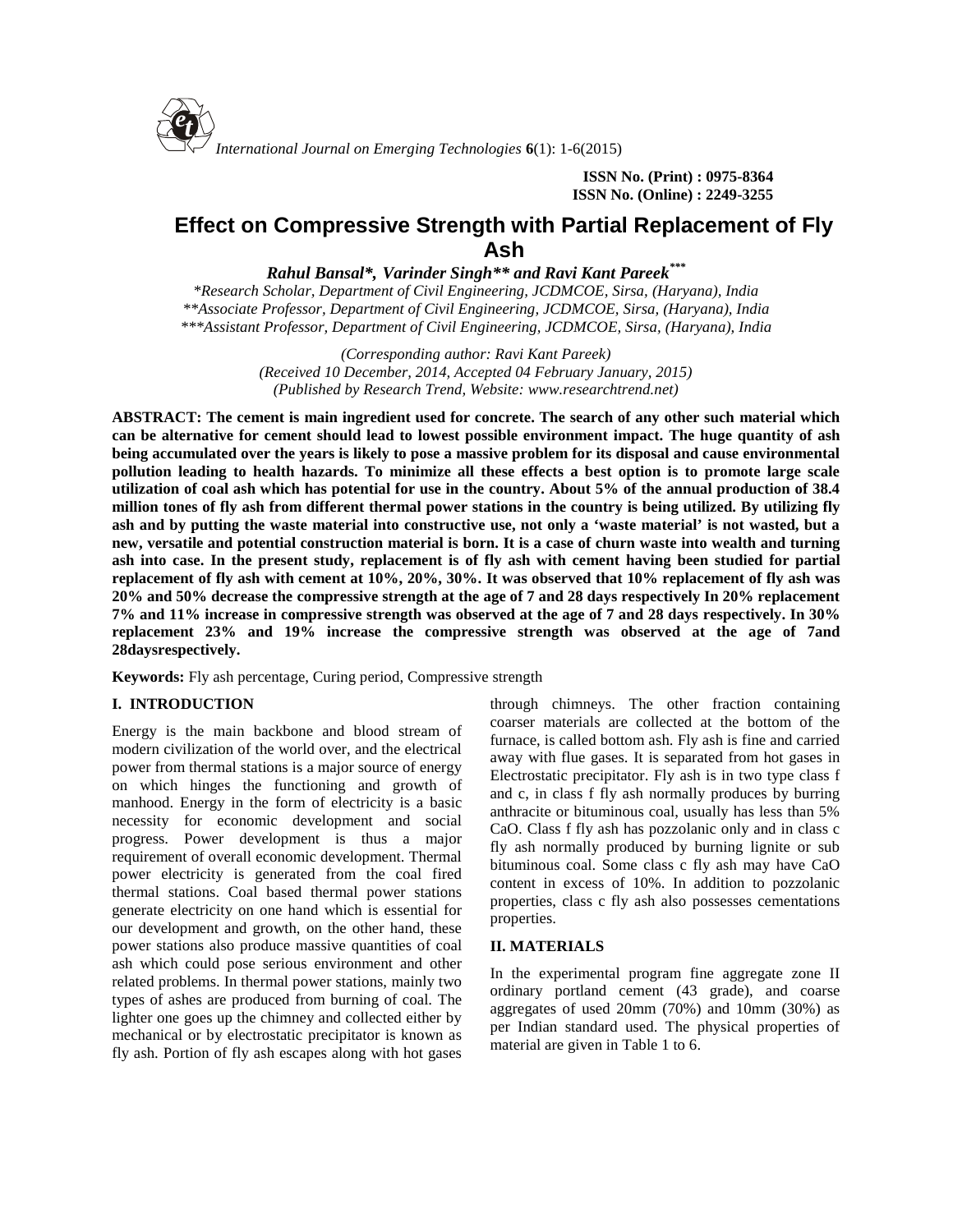### **III. LITERATURE REVIEW**

According to Mohammed *et al.,* Strength development of concrete containing coal fly ash under different curing temperature condition' published in 2009 world coal ash (W.O.C.A) conference May 2009 in Lenington, U.S.A conclude that Fly ash concrete was experimental to be like to that of an equivalent Portland cement concrete at normal curing temperature $(20^0)$  for 32 days) Their work indicates that fly ash concrete could be used in concrete when untimely strength required. according to Amit Mittal Experimental Study on the use of fly ash in mix concrete "result that, as fly ash content increase there is reduce the strength of concrete**.** "High early strength containing large quantities of fly ash" concluded that Fly ash improves the workability of concrete [3]. As the amount of fly ash is inversely proportional to workability of concrete. According to Manmohan and Mehta,1981study on experiment have shows that cement paste containing 10-35% low calcium fly ash cause significant pore refinement in the 28 to 90 days curing period**.**

# **IV. EXPERIMENTAL PROGRAM**

To find out the experimental investigation 12 cubes, M- 20 were casted in total, out of which 3 cubes were used for normal cube testing. Then 3 cubes were taken for 10% replacement with fly ash replacement. Similarly 3 cubes were taken for 20% replacement with fly ash and as another were cubes taken for 30% replacement of fly ash. The concrete mix was prepared as per Indian standard having mix design are (1:1.32:2.85) with water cement ratio 0.45.

|  |  | <b>Table 1: Material Quantity.</b> |
|--|--|------------------------------------|
|  |  |                                    |

| Sr. No. | Fly Ash $\&$ | <b>Cement</b>     | Sand              | <b>Aggregate</b>  |
|---------|--------------|-------------------|-------------------|-------------------|
|         | replacement  | kg/m <sup>3</sup> | kg/m <sup>3</sup> | kg/m <sup>3</sup> |
|         | 0%           | 425.77            | 562               | 1211              |
|         | 10%          | 383.20            | 562               | 1211              |
|         | 20%          | 340.60            | 562               | 1211              |
|         | 30%          | 298.40            | 562               | 1211              |

**Table 2: Physical Properties of Ordinary Portland Cement.**

| Sr. No.        | <b>Characteristics</b>        | <b>Values</b> | Value specified by<br>IS:1489 (Part 1)-1991 |
|----------------|-------------------------------|---------------|---------------------------------------------|
|                | Specific Gravity              | 3.13          |                                             |
| $\mathfrak{D}$ | Standard Consistency, percent | 32            |                                             |
| 3              | Initial Setting Time, minutes | 105           | Minimum30                                   |
|                | Final Setting Time, minutes   | 260           | Maximum 600                                 |

**Table 3: Physical Properties of Coarse Aggregates.**

| Sr. No.        | <b>Characteristics</b>    | <b>Value</b> |              |  |
|----------------|---------------------------|--------------|--------------|--|
|                |                           | $CA-I$       | <b>CA-II</b> |  |
|                | Type                      | Crushed      | Crushed      |  |
| 2              | Maximum Nominal Size (mm) | 20           | 10           |  |
| 3              | Specific gravity          | 2.63         | 2.66         |  |
| $\overline{4}$ | Total Water absorption    | 1.70         | 1.75         |  |
| 5              | Fineness modulus          | 7.01         | 6.66         |  |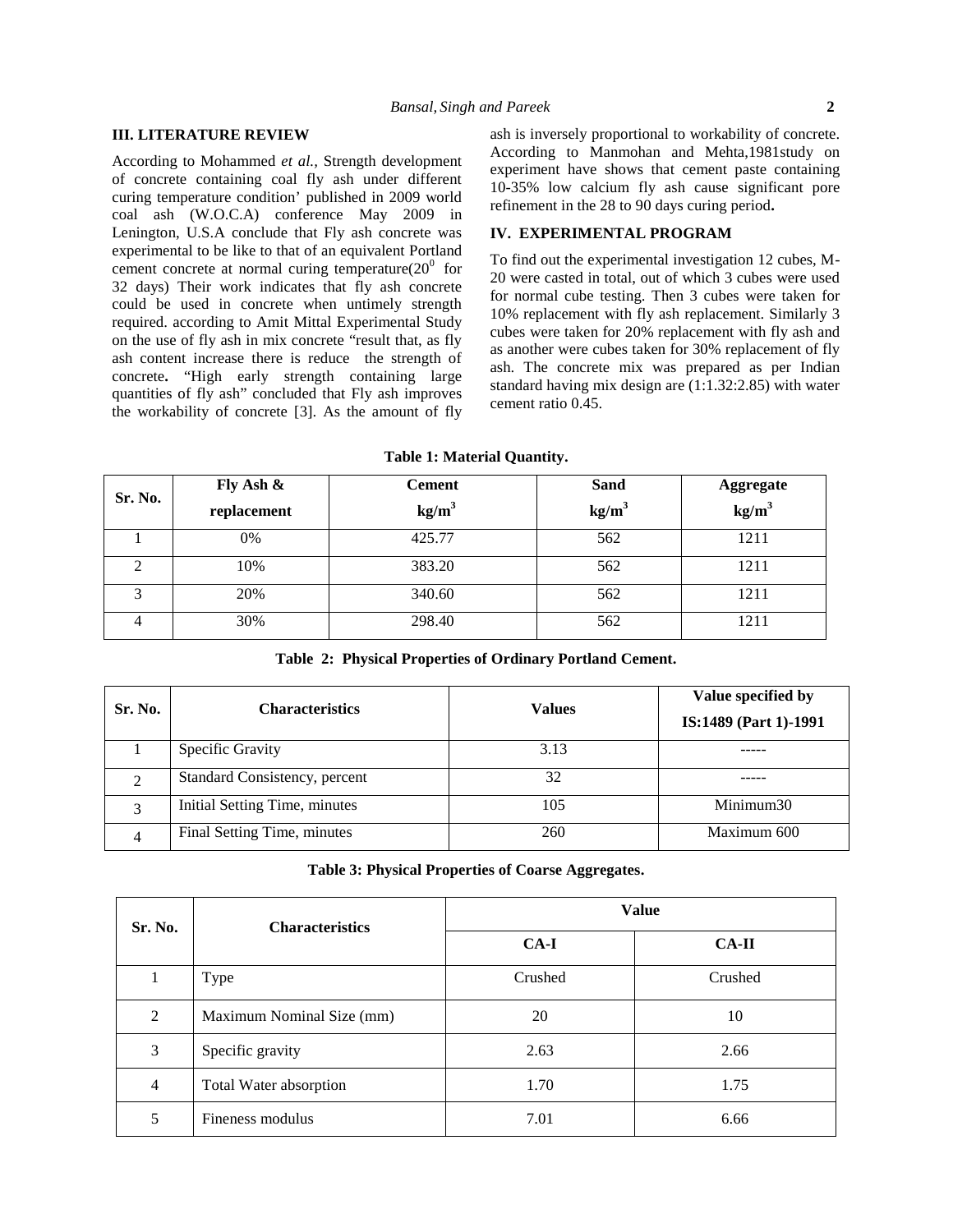|  |  |  | Table 5: Physical Properties of Fine Aggregate. |
|--|--|--|-------------------------------------------------|
|--|--|--|-------------------------------------------------|

| Sr. No. | <b>Characteristics</b>            | <b>Test Values</b> |
|---------|-----------------------------------|--------------------|
|         | Specific gravity (oven dry basis) | 2.63               |
|         | Fineness modulus                  | 2.51               |
|         | Water absorption                  | 2.30               |

| <b>Properties</b>   | <b>Description</b>                                      | Requirement as IS: 3812-<br>2003 |
|---------------------|---------------------------------------------------------|----------------------------------|
| Physical properties | Fineness – sp. Surface $(m^2/kg)$                       | > 320                            |
|                     | Comp. strength at 28 days as % of cement mortar<br>cube | > 80                             |
|                     | Lime reactivity (MPa)                                   | > 4.0                            |
|                     | Drying shrinkage                                        | > 0.15                           |
|                     | Soundness by autoclaving Expansion Method               | > 0.8                            |
|                     | Retention                                               | > 34                             |

**Table 6: Physical Properties of fly ash.**

## **V. RESULT AND DISCUSSION**

First of all and foremost three cubes of M-20 grade of size  $150 \text{ mm}^3$  where tested on compression testing machine and compressive strength of these cube were noted at the age of 7days and 28 days. The average compressive strength of these cubes was found in16.8 MPa and 24.44 MPa at the age of 7 days and 28 days respectively. Then 10% of cement was replaced with fly ash by weight and other material content was same in the cubes, and cured for 28 days. It was observed that average compressive strength of these cubes was having 13.90 MPa and 16.10MPa at the age of 7 days and 28 days respectively. It was observed that 20% and 50% decrease the compressive strength value for 7 and 28 days respectively. Similarly in the 20% of cement was replaced with fly ash, It was observed that average compressive strength of these cubes were having 7% and 11% increase compressive strength value for 7 and 28 days respectively. In 30% of cement was replaced by fly ash. It was observed that average compressive strength of this cube was 23% and 20%increasecompressive strength value 7 and 28 days respectively. The results are shown in Table 7 to 10.

**Replacement of concrete. Replacement of concrete.**

| <b>STRENGTH</b><br><b>DAYS</b> | M-20 concrete                               | $10\%$ Fly Ash<br><b>Replacement</b> | <b>STRENGTH</b><br><b>DAYS</b> |         | M-20 concrete                        | $20\%$ Fly Ash<br><b>Replacement</b> |
|--------------------------------|---------------------------------------------|--------------------------------------|--------------------------------|---------|--------------------------------------|--------------------------------------|
|                                | <b>Compressive</b><br><b>Strength (MPa)</b> | Compressive<br><b>Strength (MPa)</b> |                                |         | Compressive<br><b>Strength (MPa)</b> | Compressive<br><b>Strength (MPa)</b> |
| 7 Days                         | 16.8                                        | 13.90                                |                                | 7 Days  | 16.80                                | 17.90                                |
| 28 Days                        | 24.44                                       | 16.10                                |                                | 28 Days | 24.44                                | 26.70                                |

**Table 7: Compressive Strength at 10% Table 8: Compressive Strength at 20%**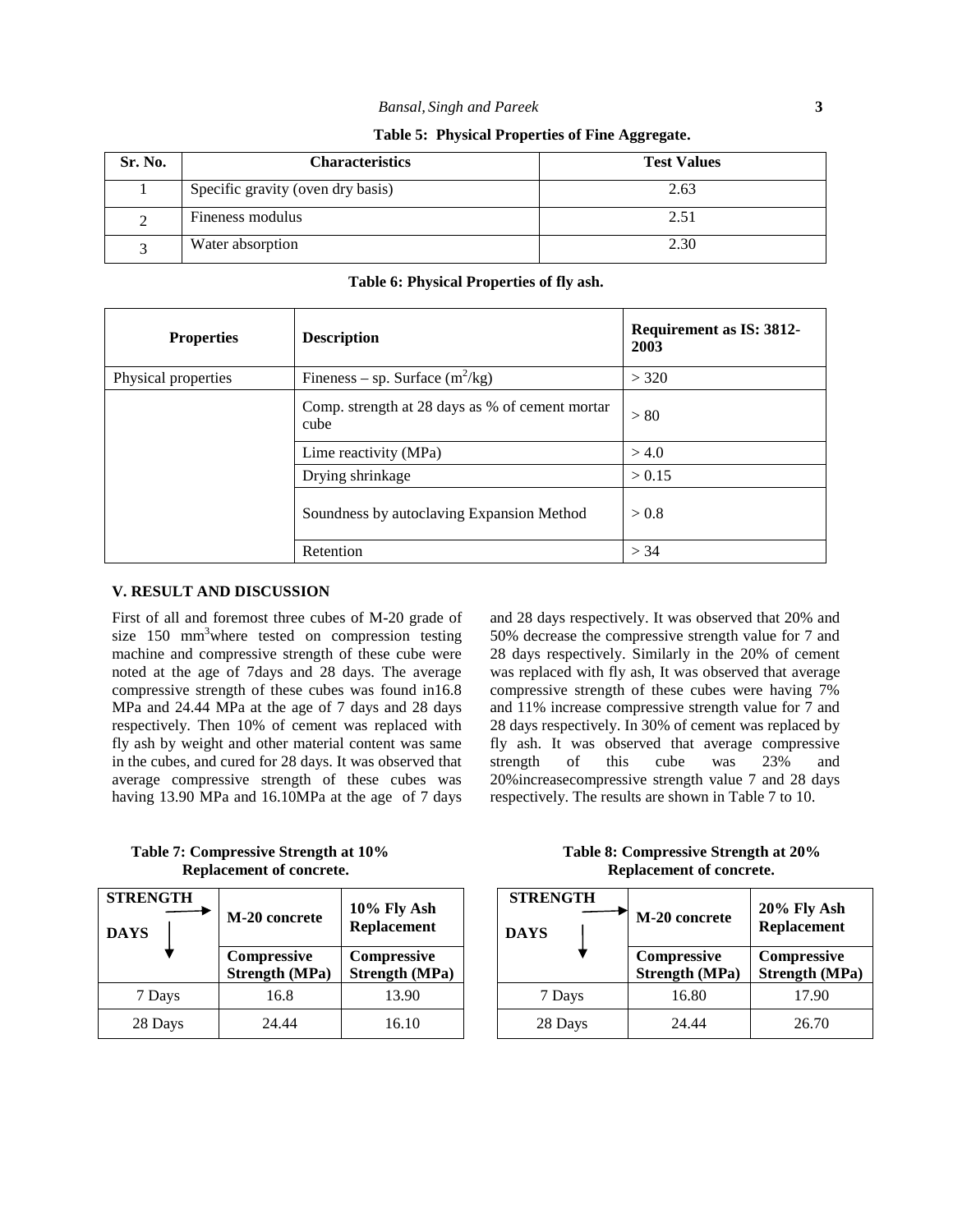

**Fig. 1.** Compressive strength at 10 % replacement. **Fig. 2.** Compressive Strength at 20% replacement.



| <b>STRENGTH</b> | M-20 concrete                        | 30% Fly Ash Replacement              |  |
|-----------------|--------------------------------------|--------------------------------------|--|
| <b>DAYS</b>     | <b>Compressive Strength</b><br>(MPa) | <b>Compressive Strength</b><br>(MPa) |  |
| 7 Days          | 16.8                                 | 20.22                                |  |
| 28 Days         | 24.44                                | 30.55                                |  |



**Fig. 3.** Compressive strength at 30% replacement of concrete.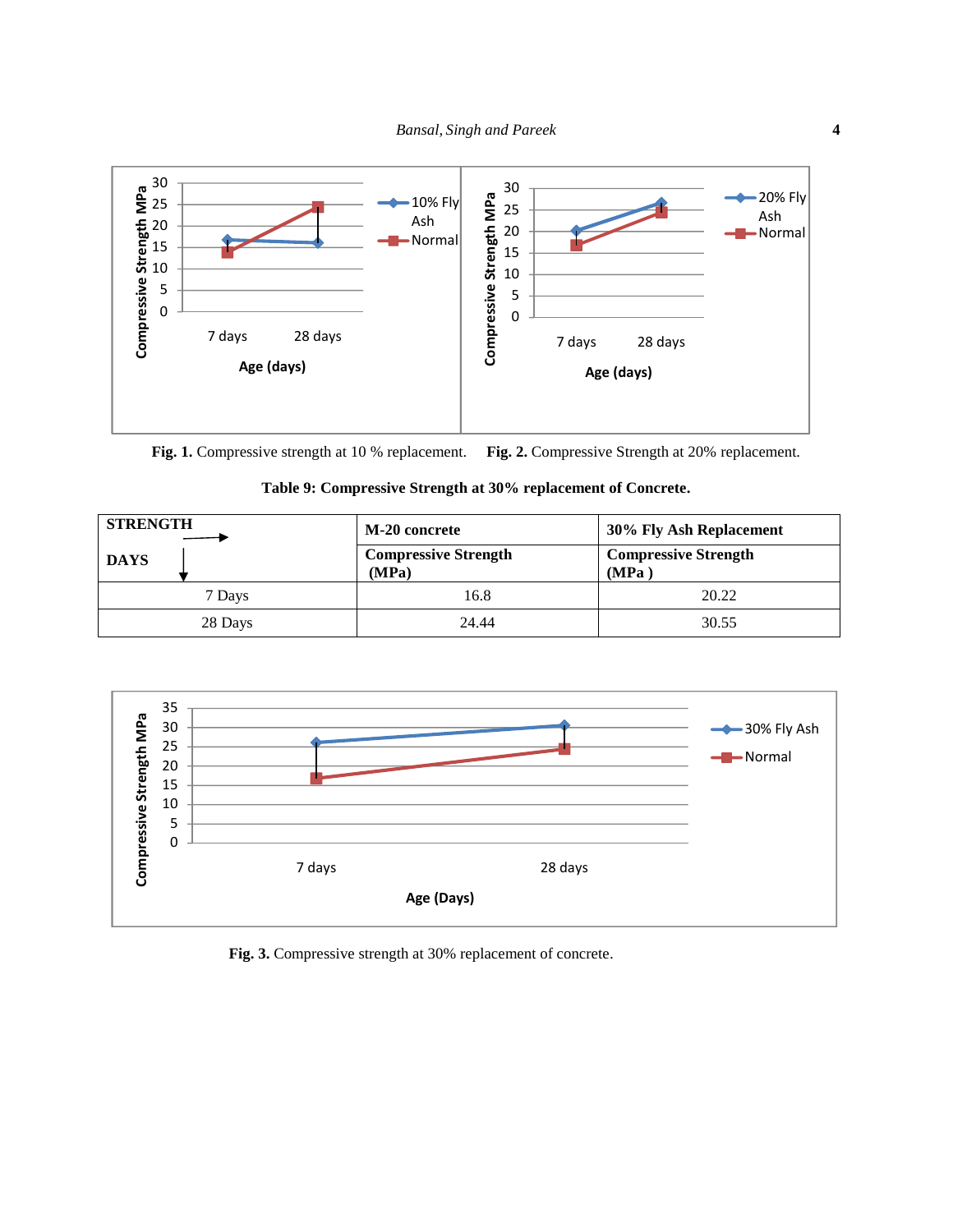| Curing Age in | <b>Normal concrete</b><br>$M-20$ | $10\%$ Fly Ash                     |       | $30\%$ Fly Ash |  |
|---------------|----------------------------------|------------------------------------|-------|----------------|--|
| <b>Days</b>   |                                  | <b>Compressive Strength in MPa</b> |       |                |  |
| 7 Days        | 20.22<br>17.90<br>16.80<br>13.90 |                                    |       |                |  |
| 28 Days       | 24.44                            | 16.10                              | 26.70 | 30.55          |  |

**Table 10: Compressive strength of all Replacement.**



**Fig. 4.** Compressive Strength of Concrete in all replacement.



**Fig. 5.** Preparing mix of M-20 concrete. **Fig. 6.** Tamping in Concrete.